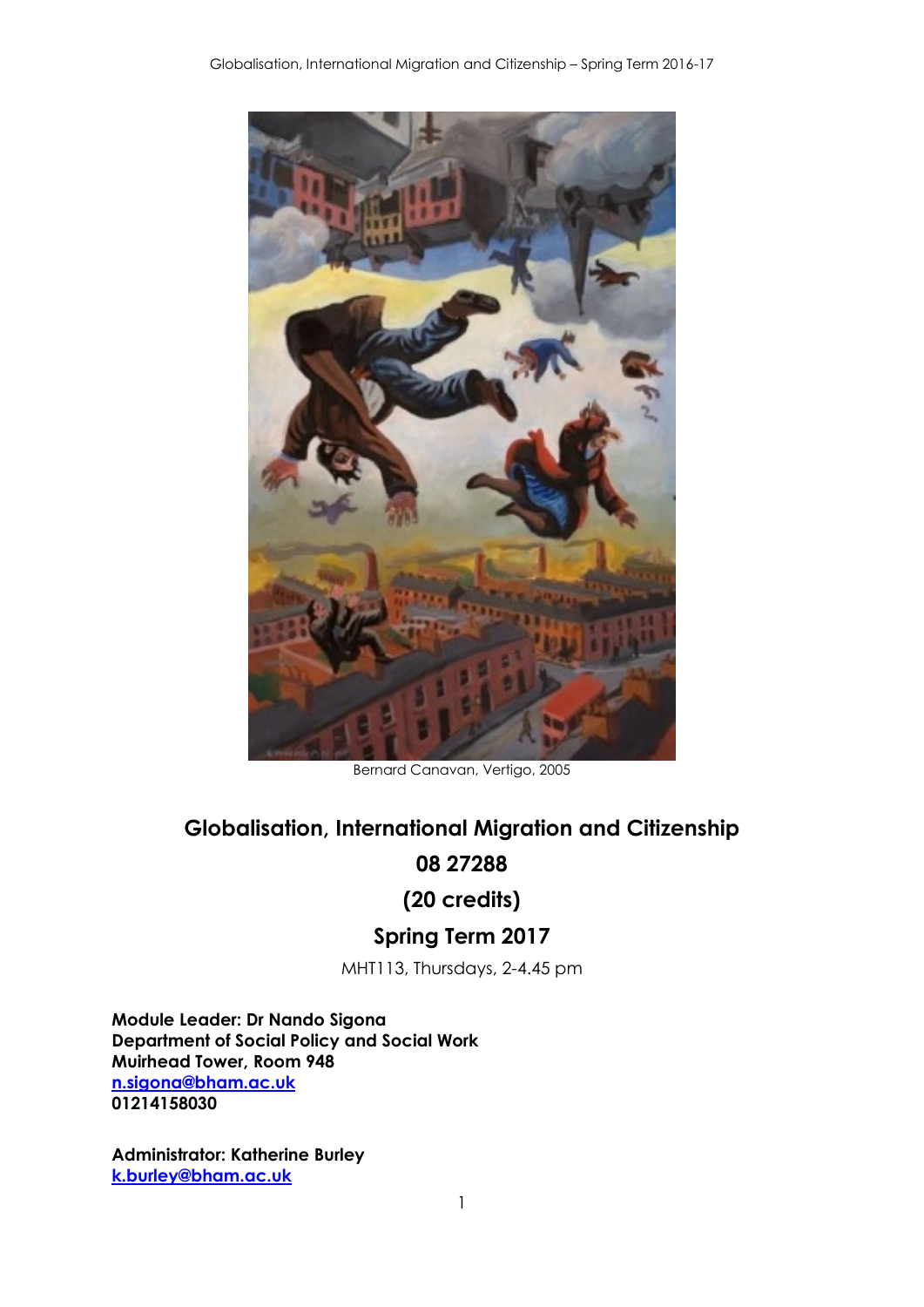# **Globalisation, International Migration and Citizenship 08 27288 (20 credits)**

#### **The module**

What factors shape migration flows worldwide? How does international migration transform society both at 'home' and 'abroad'? How to govern complex societal processes triggered by human mobility? How to manage global migration? What does immigration policy tell us about citizenship and belonging?

This module provides students with the opportunity to reflect and discuss these timely questions and to critically analyse current debates around immigration in a number of countries around the world – from Brexit Britain to Trump's America, from the Mediterranean to Burma. The module combines theoretical insights from academic scholarship with the analysis of policy and practice around immigration and emigration drawn from contemporary case studies.

We will explore theories surrounding the intersection of migration, citizenship and globalisation and learn about changing understanding of belonging in Western liberal democracies as well as in new immigration hubs.

|                                                                                                                                                                                                        | Demonstrated or<br>Assessed by                                          |  |  |
|--------------------------------------------------------------------------------------------------------------------------------------------------------------------------------------------------------|-------------------------------------------------------------------------|--|--|
| a) Critically evaluate the relationship between<br>globalisation, international migration and<br>approaches to migration governance                                                                    | Written assessment,<br>oral presentation and<br>workshop discussions    |  |  |
| b) Critically analyse the ways in which international<br>migration shapes and is shaped by different<br>understandings of citizenship and belonging                                                    | Written assessment,<br>oral presentation and<br>workshop discussions    |  |  |
| Demonstrate a critical awareness and in-depth<br>C)<br>knowledge of different agendas and actors involved<br>in policy and practice related to international<br>migration, integration and citizenship | Written assessment,<br>oral presentation and<br>workshop discussions    |  |  |
| d) Demonstrate self-direction and originality in tackling<br>course tasks and the module assessment.                                                                                                   | Written<br>assessment,<br>oral presentation and<br>workshop discussions |  |  |

#### **Learning outcomes**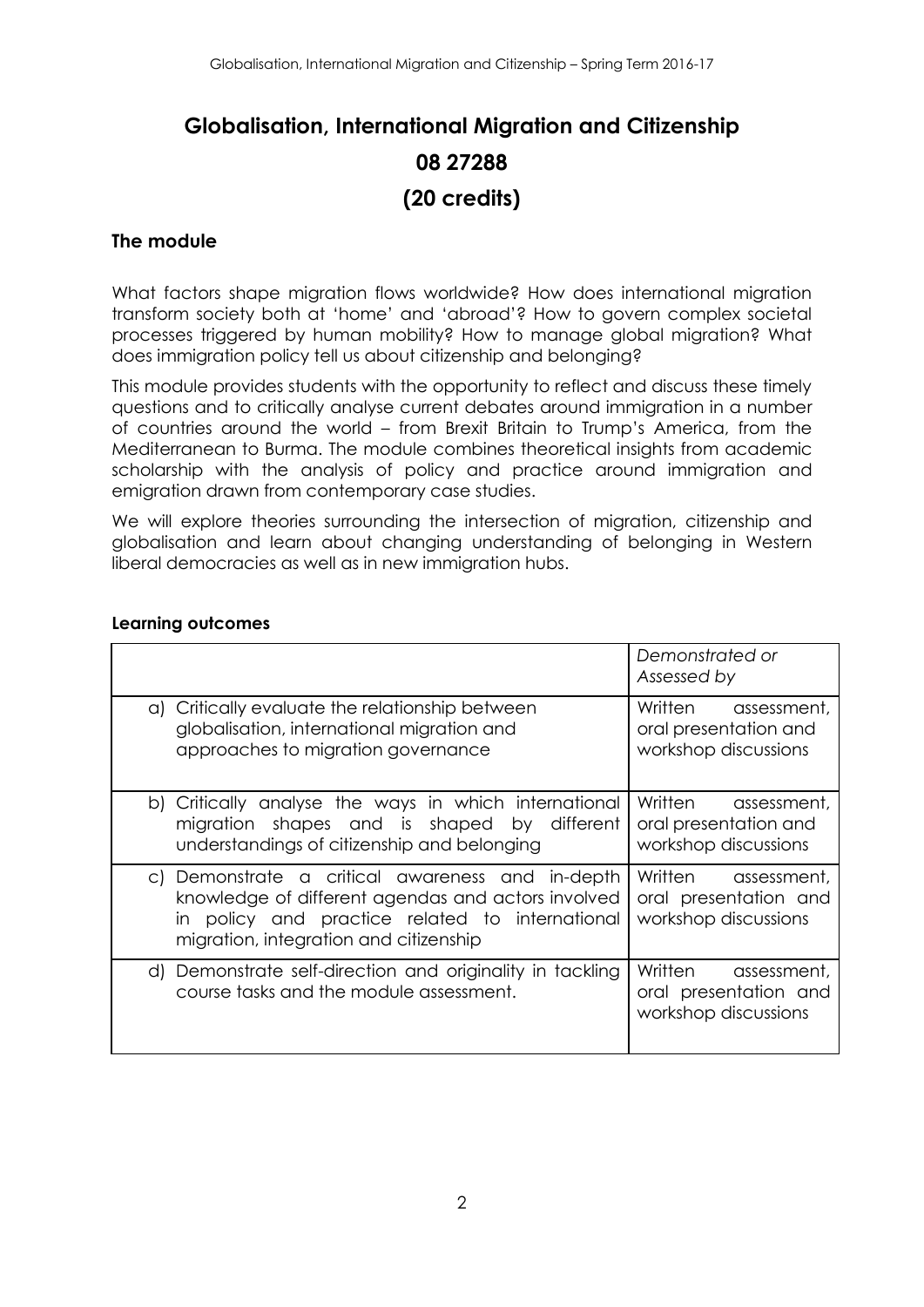## **Teaching**

Each teaching session (except 1, 7, 11) is divided in two parts: in Part 1, we will use a variety of teaching approaches, including interactive and frontal lecturing, structured group work, and case study analysis.

In Part 2, the instructor will facilitate and stimulate a student-led discussion on the weekly **compulsory** readings. To ensure students can actively contribute to Part 2, all students are required to read **before** each session two texts as listed in the reading list.

Each week 2 students will take the lead in presenting the required readings to the class and initiate the discussion to which all students are expected to contribute actively.

## **Key Staff**

**Dr Nando Sigona** [@nandosigona](https://twitter.com/nandosigona) is Senior Lecturer and Senior Birmingham Fellow at the University of Birmingham. He is Deputy Director of the Institute of Research into Superdiversity. He is also Research Associate at the Centre on Migration, Policy and Society (COMPAS) and Refugee Studies Centre, at the University of Oxford. His research interests include: statelessness, diasporas and the state; Romani politics and anti-Gypsyism; 'illegality' and the everyday experiences of undocumented migrant children and young people; migration and Brexit; and the Mediterranean refugee crisis.

His work has appeared in a range of international academic journals, including *Sociology*, *Social Anthropology*, *Journal of Ethnic and Migration Studies*, *Identities*, *Citizenship Studies* and *Ethnic and Racial Studies*. He is co-editor of *The Oxford Handbook on Refugee and Forced Migration Studies* (OUP, 2014) and co-author of *Sans Papiers. The social and economic lives of undocumented migrants* (Pluto Press, 2014). He is also an Associate Editor of *Migration Studies*, an academic journal by Oxford University Press. He runs a blog on international migration issues: [http://nandosigona.wordpress.com.](http://nandosigona.wordpress.com/)

## **Guest Lecturer**

**Dr Kelly Hall**, University of Birmingham. Kelly is Lecturer in Social Policy in the Department of Social Policy and Social Work. She coordinates the PG Policy into Practice programme. Her main research interests include social enterprise in health and social care and retirement migration.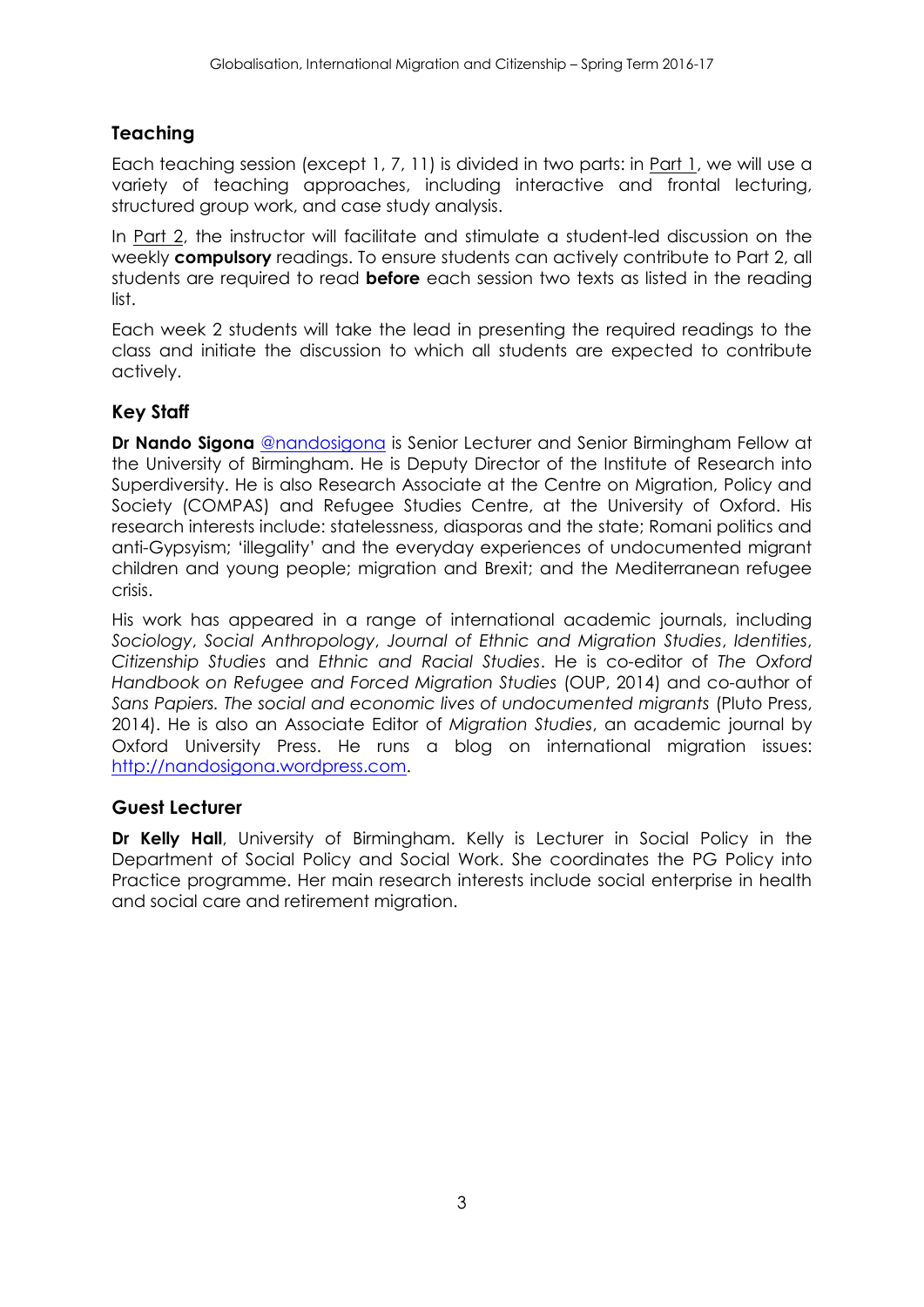## **Module Timetable**

| Date<br>and<br>time       | Room              | Topic/ key issues                                                                                                                                                                                                                                                                                   | Lecturer        |
|---------------------------|-------------------|-----------------------------------------------------------------------------------------------------------------------------------------------------------------------------------------------------------------------------------------------------------------------------------------------------|-----------------|
| 12/1/17<br>2pm-<br>4.45pm | MHT<br>113        | W1- Introduction to the module and its key themes<br>Course outline & assessment<br>Approaches to<br>globalisation,<br>international<br>migration (forced and voluntary migration) and<br>citizenship<br>Case study: The EU's refugee crisis<br>$\bullet$                                           | Nando<br>Sigona |
| 19/1/17<br>2pm-<br>4.45pm | MHT<br>113        | W2 - Us and them? The citizen and the other<br>Flexible citizenship and precarious lives<br>Migration and the politics of belonging<br>$\bullet$<br>study:<br>Removal<br>$\circ$ f<br>Case<br>foreign-national<br>$\bullet$<br>offenders                                                            | Nando<br>Sigona |
| 26/1/17<br>2pm-<br>4.45pm | MHT<br>113        | W3 - Reshaping citizenship through migration<br>Migration and citizenship nexus<br>Diaspora politics and state engagement<br>Case study: Brexit<br>$\bullet$                                                                                                                                        | Nando<br>Sigona |
| 2/2/17<br>2pm-<br>4.45pm  | <b>MHT</b><br>113 | W4 - Migration, public attitude and media<br>Constructing moral panic<br>Brexit and fake news<br>Unpacking the narrative of the migration 'crisis'                                                                                                                                                  | Nando<br>Sigona |
| 9/2/17<br>2pm-<br>4.45pm  | MHT<br>113        | W5 - Contested spaces of membership<br>Spatial politics of membership<br>Case study: The right to the city for<br>$\bullet$<br>undocumented migrants<br>Case study: urban refugees and camp refugees                                                                                                | Nando<br>Sigona |
| 16/2/17<br>2pm-<br>4.45pm | MHT<br>113        | W6 - Excess, loss and absence of citizenship<br>The revival of statelessness<br>Dual citizenship<br>Uses and abuses of denaturalisation                                                                                                                                                             | Nando<br>Sigona |
| 23/2/17                   |                   | W7 - Reading Week - no class                                                                                                                                                                                                                                                                        |                 |
| 2/3/17<br>2pm-<br>4.30pm  | MHT<br>113        | W8 - Lifestyle migration<br>Life style and retirement migration<br>Case study: The issues facing older British people<br>in Spain.                                                                                                                                                                  | Kelly Hall      |
| 9/3/17<br>2pm-<br>4.45pm  | MHT<br>113        | W9 - 'Illegality' and the experiences of<br>undocumented migrant children and young people<br>Illegalizing migration and the construction of<br>$\bullet$<br>'illegality'<br>The experiences of undocumented migrants<br>Migrant children as new citizens<br>Case Study: The DREAMers, DACA & Trump | Nando<br>Sigona |
| 16/3/17<br>2pm-           | MHT<br>113        | W10 - Freedom of movement and the invention of the<br><b>EU citizenship</b><br>Reframing intra-EU mobility                                                                                                                                                                                          | Nando<br>Sigona |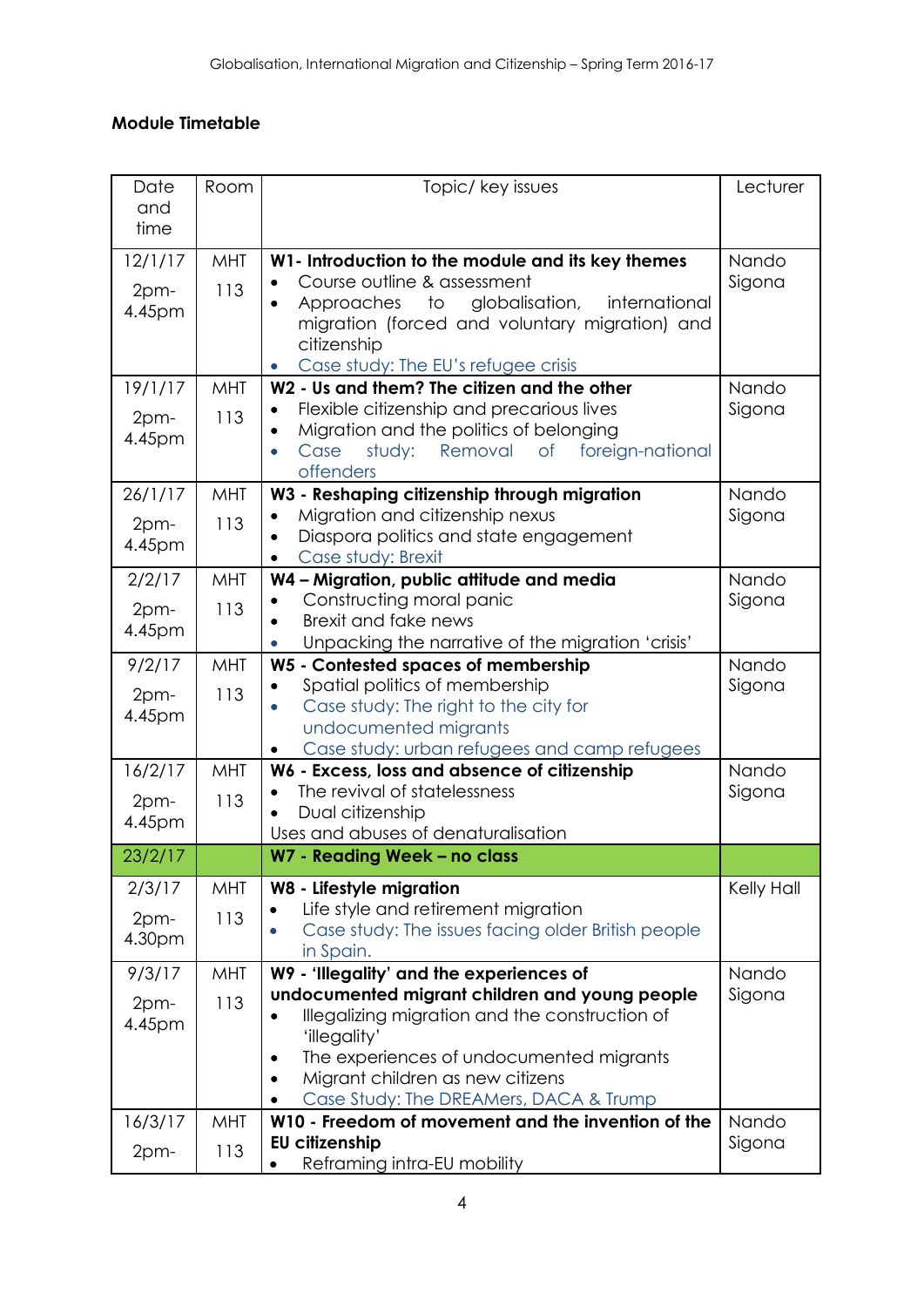| 4.45pm                    |            | Questioning mobility as a pillar of EU citizenship<br>Philosophies of integration in the EU<br>Case study: Roma as denizens                                              |        |
|---------------------------|------------|--------------------------------------------------------------------------------------------------------------------------------------------------------------------------|--------|
| 23/3/17                   | <b>MHT</b> | W11 - Review of the module and key themes                                                                                                                                | Nando  |
| 2 <sub>pm</sub><br>4.45pm | 113        | Group presentations<br>$\bullet$<br>Key issues from the module<br>$\bullet$<br>Essay planning and deadline for agreeing the<br>$\bullet$<br>topic of written assignment. | Sigona |

## **Assessment**

The assignment for this module consists of:

- 1) an essay of 4000 words (80% of module mark) in which you should discuss a subject related to one of the topics addressed during the module. Your selection of the topic specific aspect(s) must be agreed with the module leader by Week 11 at the latest. The written assignment must be submitted via CANVAS by **1pm on Thursday 20th April 2017.**
- 2) a group presentation to be given on **23rd March 2017** (Week 11) (20% of module mark). The Individual mark will be based on the collective presentation (2/3) taking into account use of sources, clarity of presentation and coherence of argument and on the individual contribution (1/3).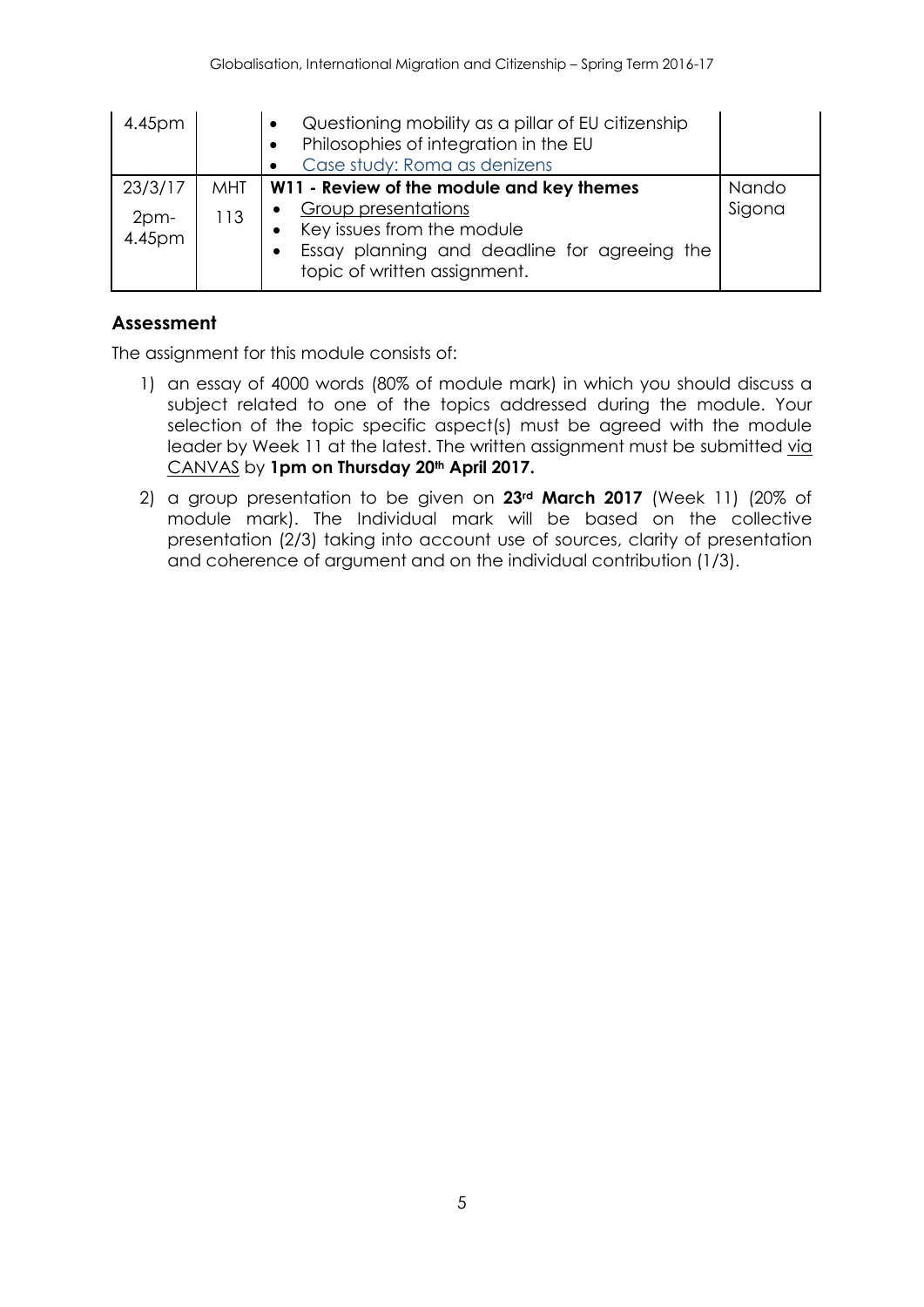#### **Weekly Reading List**

For each week (except Week 1, 6, 8, 11) there are two compulsory texts to read prior to the teaching session as they will be the basis of the group discussion. Whenever possible, I have added a hyperlink to the compulsory texts directly from the reading list. Additional texts listed for each week offer further insights into the themes addressed and useful background material for your assignments.

For an overview of the issues related to refugees, forced displacement, camps and statelessness:

Fiddian Qasmiyeh, E, Loescher, G, Long, K and Sigona, N (eds) *[The Oxford Handbook of](https://www.amazon.co.uk/Handbook-Migration-Handbooks-International-Relations/dp/0198778503/ref=tmm_pap_swatch_0?_encoding=UTF8&qid=1481888109&sr=8-1)  [Refugee and Forced Migration Studies](https://www.amazon.co.uk/Handbook-Migration-Handbooks-International-Relations/dp/0198778503/ref=tmm_pap_swatch_0?_encoding=UTF8&qid=1481888109&sr=8-1)*, Oxford University Press

#### **Week 1**

*Recommended (\*\* highly recommended)*

\*\* Beck, U. (2002) '[The Cosmopolitan Society and Its Enemies](http://tcs.sagepub.com/content/19/1-2/17.short?rss=1&ssource=mfc)', *Theory, Culture and Society*, 19 (1-2): 17-44

Castles, S., de Haas, H. and Miller, M. (2014, 5th edition) *The age of migration*, Palgrave

\*\* Crawley, H, Duvell, F, Jones, K, McMahon, S and Sigona, N (2016) Destination Europe? MEDMIG Final report: [http://www.medmig.info/wp-content/uploads/2016/12/research](http://www.medmig.info/wp-content/uploads/2016/12/research-brief-destination-europe.pdf)[brief-destination-europe.pdf](http://www.medmig.info/wp-content/uploads/2016/12/research-brief-destination-europe.pdf)

\*\* Hansen, R. (2014) 'State Controls: Borders, Refugees and Citizenship', in Fiddian Qasmiyeh, Loescher, Long and Sigona (eds) *The Oxford Handbook of Refugee and Forced Migration Studies*, Oxford University Press: 253-264

Jones, R. (2016) *Violent borders. Refugees and the right to move*, Verso

Jopke, C. (1999) '[How immigration is changing citizenship: A comparative view](http://www.tandfonline.com/doi/abs/10.1080/014198799329323#.VKnh_yusUmk)', *Ethnic and Racial Studies*, 22 (4): 629-652

Sassen, S. (1998) 'America's Immigration 'Problem.' in *Globalization and Its Discontents: Essays on the New Mobility of People and Money*. New York: New Press: 31-53

## **Week 2**

*Required (prior to session)*

- Barrett, J. and Sigona, N. (2014) '[The citizen and the other: New directions in](http://migration.oxfordjournals.org/content/early/2014/07/08/migration.mnu039.full.pdf+html)  [research on the migration and citizenship nexus](http://migration.oxfordjournals.org/content/early/2014/07/08/migration.mnu039.full.pdf+html)', *Migration Studies*, 2 (2):286-294
- Bloemraad, I. (2006) '[Becoming a Citizen in the United States and Canada:](http://www.jstor.org/discover/10.2307/4494935?sid=21105562065513&uid=3738032&uid=2&uid=4)  [Structured Mobilization and Immigrant Political Incorporation](http://www.jstor.org/discover/10.2307/4494935?sid=21105562065513&uid=3738032&uid=2&uid=4)', Social Forces, 85: 667-695.

#### *Additional*

Anderson, B. (2013) *Us & them? The dangerous politics of immigration control*, Oxford: OUP

Bosniak, L. (2006) *The citizen and the alien*, Princeton

Macklin, A. (2007) ['Who is the citizen's other?](http://papers.ssrn.com/sol3/papers.cfm?abstract_id=1020747)' *Theoretical Inquiries in Law, 8: 333-366*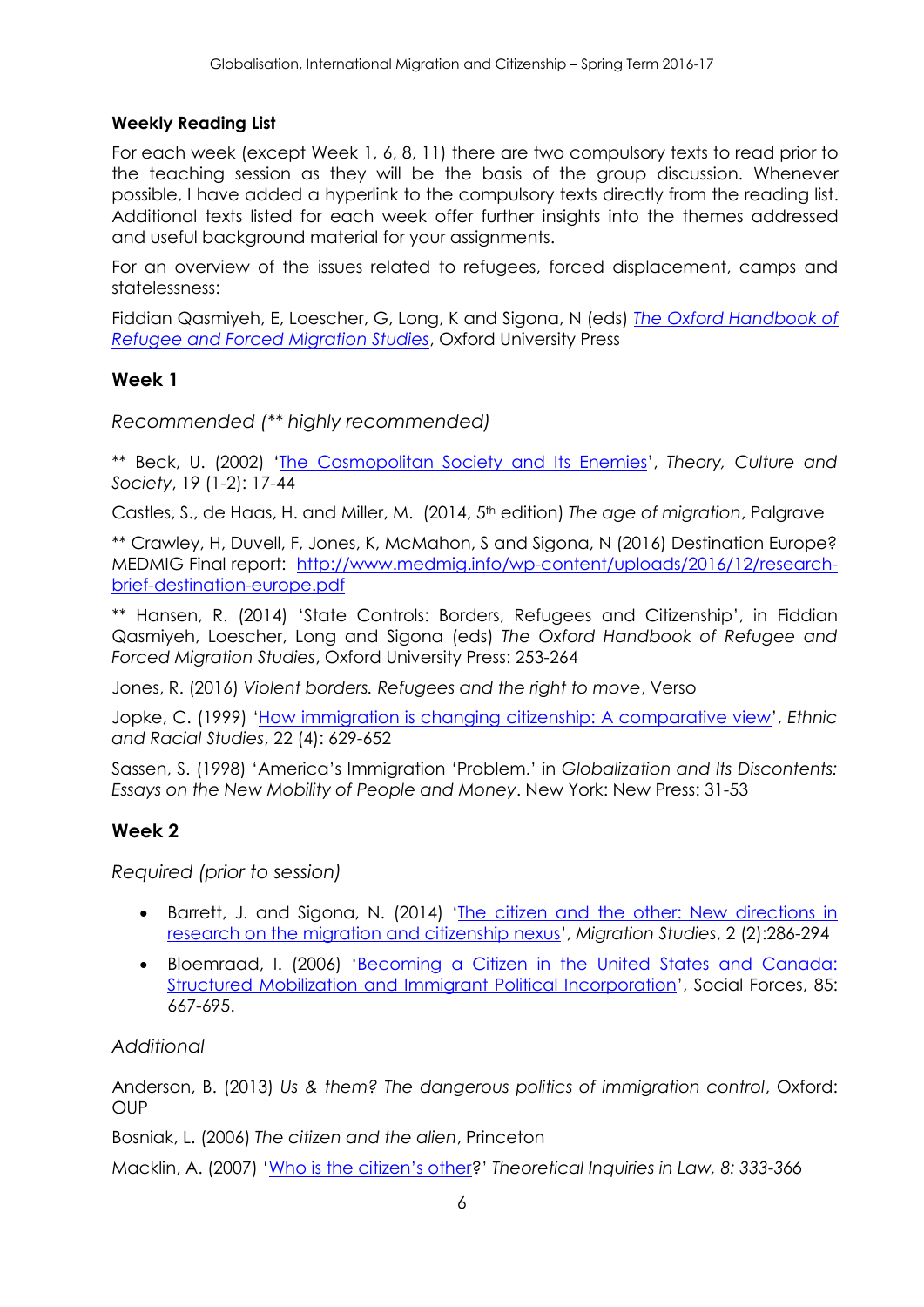Ong, A. (1999) *Flexible citizenship*, Duke University Press

## **Week 3**

*Required (prior to session)*

- Hesselberg, I. (2014) 'Balancing Legitimacy, Exceptionality and Accountability: [On Foreign-national Offenders' Reluctance to Engage in Anti-deportation](http://www.tandfonline.com/doi/full/10.1080/1369183X.2014.957173#.VKnpHiusUml)  [Campaigns in the UK](http://www.tandfonline.com/doi/full/10.1080/1369183X.2014.957173#.VKnpHiusUml)', *Journal of Ethnic and Migration Studies*: 10.1080/1369183X.2014.957173
- All-Party Parliamentary Group on Migration (2013) [Report of the inquiry into](http://www.appgmigration.org.uk/sites/default/files/APPG_family_migration_inquiry_report-Jun-2013.pdf)  [new family migration rules,](http://www.appgmigration.org.uk/sites/default/files/APPG_family_migration_inquiry_report-Jun-2013.pdf) London.

## *Additional*

Delano, A. and Gamlen (2014) '[Comparing and theorizing state](http://www.sciencedirect.com/science/article/pii/S0962629814000432)-diaspora relations', *Political Geography*, 41: 43–53

Golash Boza, T. (2012) *Immigration Nation: Raids, Detentions, and Deportations in Post-9/11 America*, Paradigm Publishers.

Griffiths, M. (2014) ['Out of Time: The Temporal Uncertainties of Refused Asylum](http://www.tandfonline.com/doi/abs/10.1080/1369183X.2014.907737#.VKntYyusUmk)  [Seekers and Immigration Detainees',](http://www.tandfonline.com/doi/abs/10.1080/1369183X.2014.907737#.VKntYyusUmk) Journal of Ethnic and Migration Studies, 40 (12).

Ong, A. (2005) '(Re)articulations of Citizenship', *PS: Political Science and Politics*, 38: 697-699

## **Week 4**

*Required (prior to session)*

- Crawley, H. , McMahon, S. and Jones, K. (2016) [Victims and villains: Migrant](https://curve.coventry.ac.uk/open/file/3ff683bc-b508-40d6-86e5-422e955c5960/1/Victims%20and%20Villains_Digital.pdf)  [voices in the British media.](https://curve.coventry.ac.uk/open/file/3ff683bc-b508-40d6-86e5-422e955c5960/1/Victims%20and%20Villains_Digital.pdf) Coventry: Centre for Trust, Peace and Social Relations, Coventry University
- Duffy, B. and Frere-Smith, T., 2014. Perceptions and Reality: Public Attitudes to Immigration. London: Ipsos MORI

## *Additional*

Vas, F (2015) Aylan Kurdi: How a single image transformed the debate on immigration [https://www.sheffield.ac.uk/news/nr/aylan-kurdi-social-media-report-](https://www.sheffield.ac.uk/news/nr/aylan-kurdi-social-media-report-1.533951)[1.533951](https://www.sheffield.ac.uk/news/nr/aylan-kurdi-social-media-report-1.533951)

Cohen, S (2002, 3rd edition) [Folk Devils and Moral Panics: The Creation of the Mods](https://infodocks.files.wordpress.com/2015/01/stanley_cohen_folk_devils_and_moral_panics.pdf)  [and Rockers,](https://infodocks.files.wordpress.com/2015/01/stanley_cohen_folk_devils_and_moral_panics.pdf) Routledge

## **Week 5**

*Required (prior to session)*

 Sassen S. '[The Repositioning of Citizenship: Emergent Subjects and Spaces for](http://www.jstor.org/discover/10.2307/41035566?sid=21105562257753&uid=4&uid=2&uid=3738032)  [Politics](http://www.jstor.org/discover/10.2307/41035566?sid=21105562257753&uid=4&uid=2&uid=3738032)'. *Berkeley Journal of Sociology*, 46:4-24.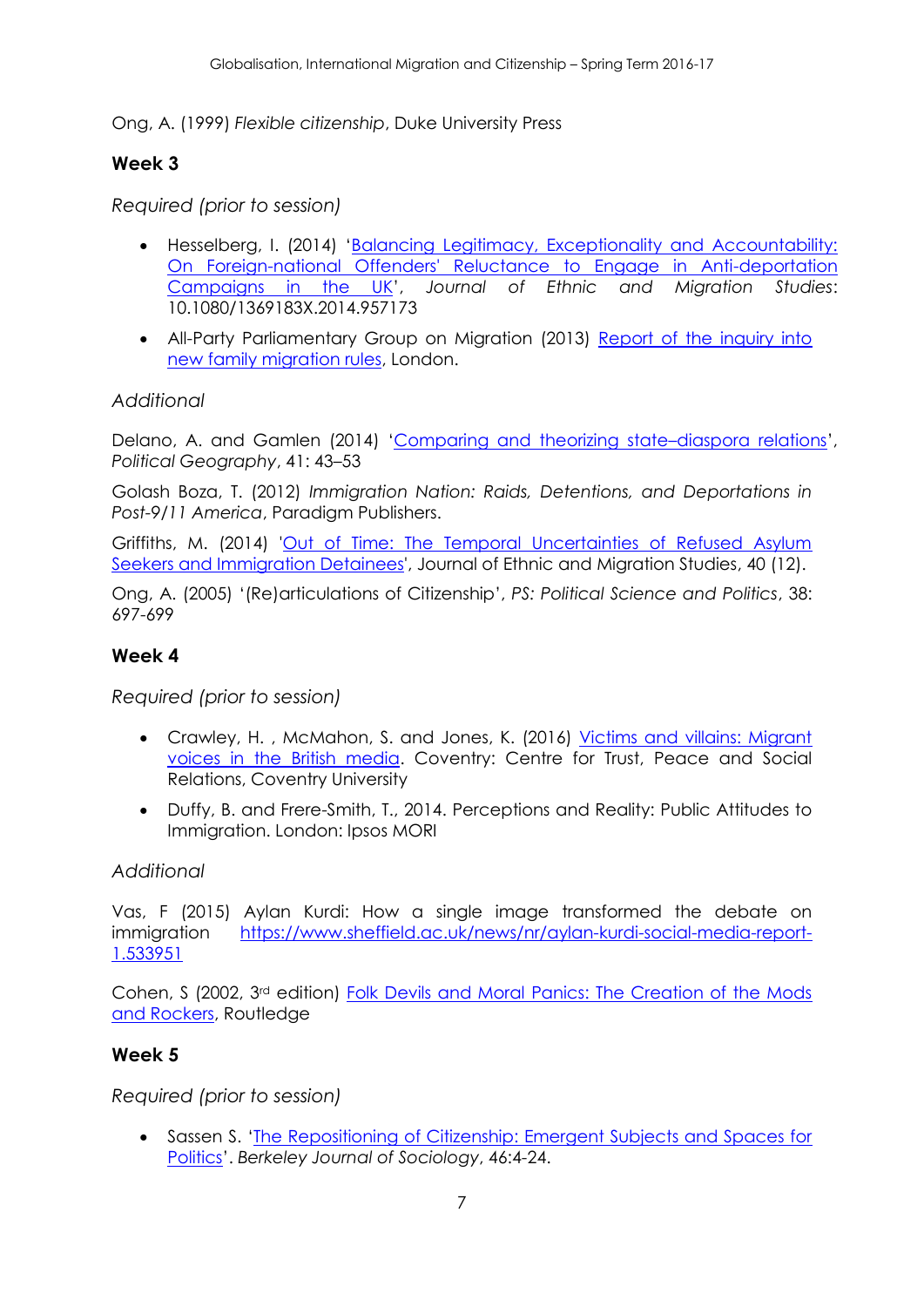• Darling, J. (2009) 'Becoming Bare Life: Asylum, Hospitality, and the Politics of [Encampment](http://onlinelibrary.wiley.com/doi/10.1111/j.1467-9248.2012.00980.x/abstract)', *Environment and Planning D: Society and Space* 27: 649–665.

## *Additional*

Isin, E. and Rygiel, K. (2007) 'Abject Spaces: Frontiers, Zones, Camps'. In Logics of Biopower and the War on Terror, edited by E. Dauphinee and C. Masters, 181–203. Basingstoke: Palgrave

Redclift, V. (2013) '[Abjects or Agents? Camps, Contests and the Creation of](http://www.tandfonline.com/doi/pdf/10.1080/13621025.2013.791534)  [Political Space](http://www.tandfonline.com/doi/pdf/10.1080/13621025.2013.791534)', *Citizenship Studies*, 17 (3–4): 308–321.

Sigona, N. (2015) '[Campzenship: Reimagining the camp as a social and political](http://www.tandfonline.com/doi/abs/10.1080/13621025.2014.937643#.VKnsgSusUmk)  [space](http://www.tandfonline.com/doi/abs/10.1080/13621025.2014.937643#.VKnsgSusUmk)', *Citizenship Studies*, 19:1, 1-15

## **Week 6**

*Required (prior to session)*

- Sigona, N. (2016) 'Everyday statelessness in Italy: status, rights and camps', *Ethnic and Racial Studies* 39(2): 263-279
- Gibney, M. (2013) ['A Very Transcendental Power': Denaturalisation and the](http://onlinelibrary.wiley.com/doi/10.1111/j.1467-9248.2012.00980.x/abstract)  [Liberalisation of Citizenship in the United Kingdom'](http://onlinelibrary.wiley.com/doi/10.1111/j.1467-9248.2012.00980.x/abstract), *Political Studies*, 61(3): 637–655.

#### *Additional*

Cook-Martin, D. (2013) *The scramble for citizenship: Dual nationality and state competition for immigrants*, Stanford University Press

\*\* Edwards, A. and van Waas, L. (2014) 'Statelessness' in Fiddian Qasmiyeh, Loescher, Long and Sigona (eds) *The Oxford Handbook of Refugee and Forced Migration Studies*, Oxford University Press: 290-302

Gibney, M. (2011) 'The rights of non-citizens to membership'. In Statelessness in the European Union eds. C. Sawyer and B. Blitz. Cambridge: Cambridge University Press.

## **Week 7**

Reading Week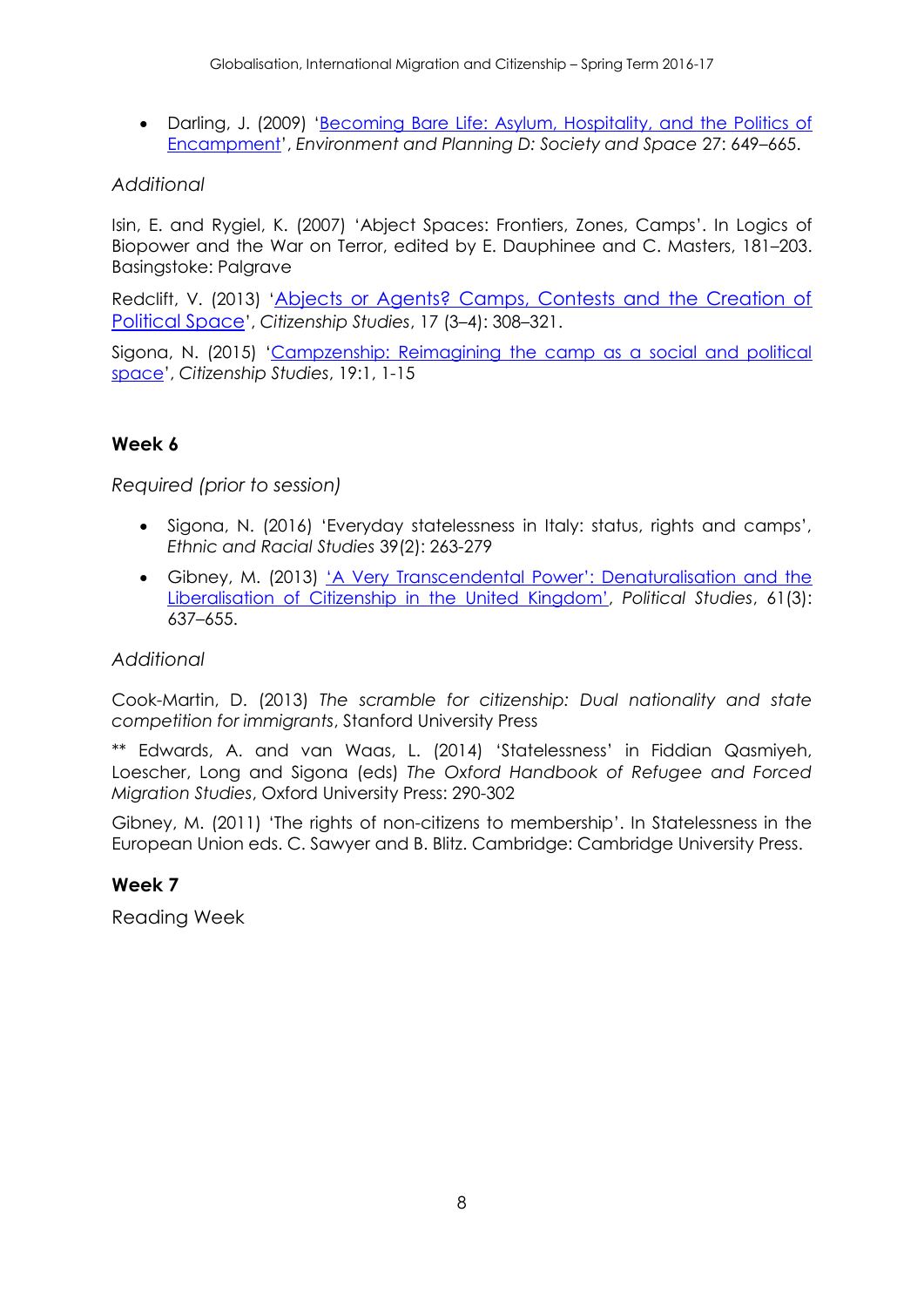## **Week 8**

*Required (prior to session)*

- Cohen, S.A., Duncan, T. & Thulemark, M. (2015). Lifestyle mobilities: The crossroads of travel, leisure and migration. Mobilities, 10(1), 155-172.
- Hall, K. and Hardill, I. (2104) Retirement migration, the 'other' story: caring for frail elderly British citizens in Spain, Ageing and Society, DOI: 10.1017/S0144686X14001342

## *Additional Reading:*

Ackers, L. and Dwyer, P. (2004) Fixed laws, fluid lives: the citizenship status of postretirement migrants in the European Union. Ageing and Society, 24, 451-75.

Benson, M. and O'Reilly, K. (2009) Lifestyle Migration: Expectations, Aspirations and Experiences, Ashaate.

Coldron, K., and Ackers, L., 2009. European citizenship, individual agency and the challenge to social welfare systems: a case study of retirement migration in the European Union. Policy and Politics, 37(4), 573-589.

Hardill, I., Spradberry, J., Arnold-Boakes, J. and Marrugat, L. M. 2005. Severe health and social care issues among British migrants who retire to Spain, Ageing and Society, 25: 769-783.

Huete, R., Mantecon, A. and Estevez, J. (2012) Challenges in lifestyle migration research: Reflections and findings about the Spanish Crisis, Mobilities, 8, 3, 331-48.

## **Week 9**

*Required (prior to session)*

- Coutin, S.B. (2003) ['Suspension of deportation hear](http://onlinelibrary.wiley.com/doi/10.1525/jlca.2003.8.2.58/abstract)ings and measures of ["Americanness"'](http://onlinelibrary.wiley.com/doi/10.1525/jlca.2003.8.2.58/abstract), Journal of Latin American Anthropology, 8 (2): 58-95
- Carens, J. (2008) '[The rights of irregular migrants](http://onlinelibrary.wiley.com/doi/10.1111/j.1747-7093.2008.00141.x/abstract)', *Ethics & International Affairs*, 22 (2): 163–186
- Sigona, N. and Hughes, V. (2012) *[No way out, no way in: Irregular migrant](http://www.compas.ox.ac.uk/fileadmin/files/Publications/Reports/NO_WAY_OUT_NO_WAY_IN_FINAL.pdf)  [children and families in the UK](http://www.compas.ox.ac.uk/fileadmin/files/Publications/Reports/NO_WAY_OUT_NO_WAY_IN_FINAL.pdf)*, Oxford: COMPAS,

## *Additional*

Abrego, L. (2014) *Sacrificing Families: Navigating Laws, Labor, and Love Across Borders*, Stanford University Press.

Andersson, R. (2014) *Illegality Inc.*, University of California Press

Bloch, A., Sigona, N. and Zetter, R. (2014) *[Sans Papiers: The social and economic lives](http://www.plutobooks.com/display.asp?K=9780745333908)  [of young undocumented migrants](http://www.plutobooks.com/display.asp?K=9780745333908)*, Pluto Press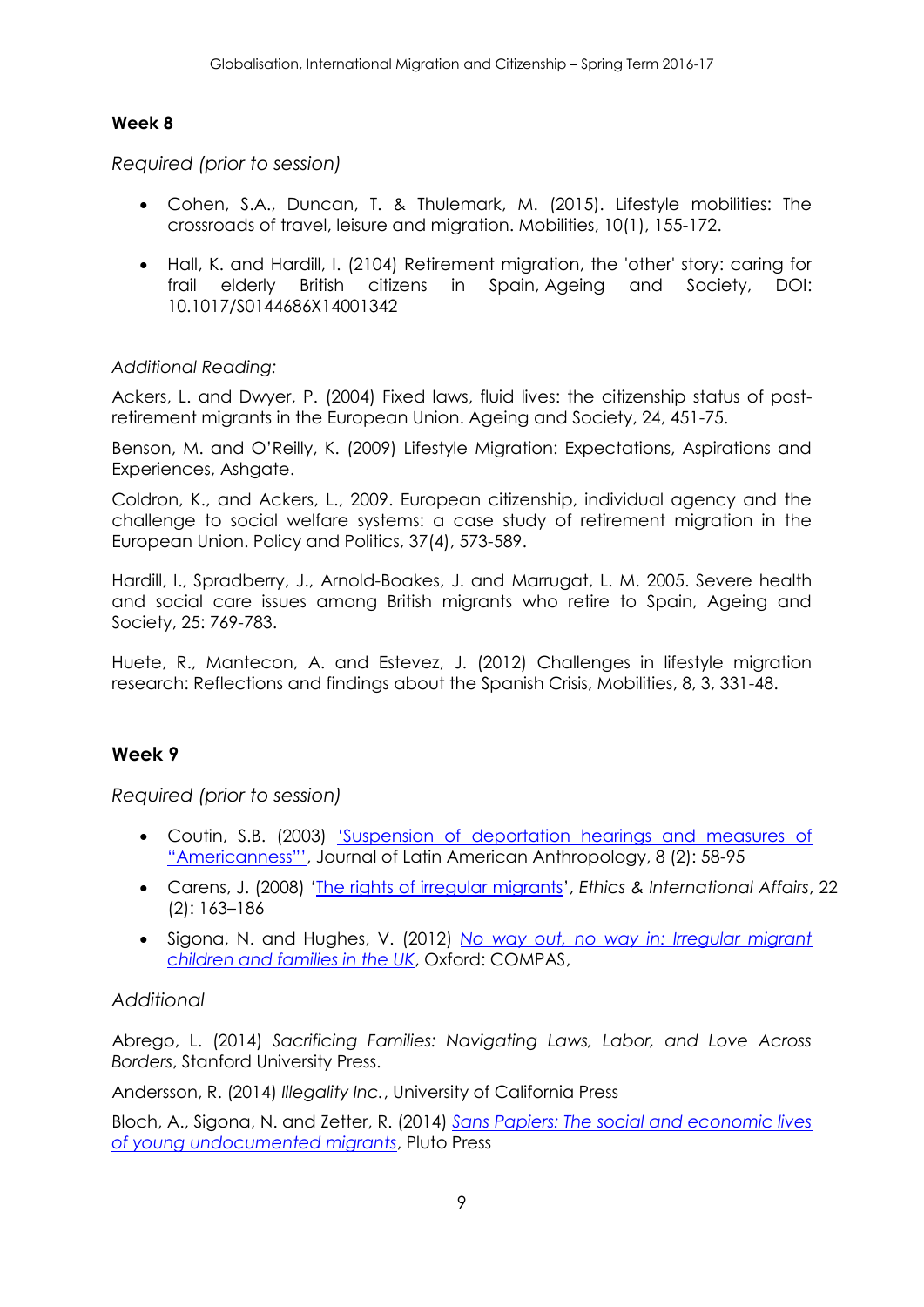Bhabha, J. (2014) Child Migration and Human Rights in a Global Age, Princeton University Press

Bhabha, J. (2009) 'The "mere fortuity of birth"? Children, mothers, borders and the meaning of citizenship', Benhabib, S. And Resnik, J. (eds) Migrations and mobilities, New York University Press.

De Genova, N.P. (2002) ['Migrant "illegality" and deportability in everyday life'](http://www.nicholasdegenova.net/resources/ARA-DeGenova.pdf), Annual Review of Anthropology, 31: 419–47.

Dreby, J. (2010) *Divided by borders*, University of California Press.

Mountz, Alison (2003), 'Human Smuggling, the Transnational Imaginary, and Everyday Geographies of the Nation‐State'. Antipode, 35, pp. 622-44.

Sigona, N. (2012) '["I have too much baggage": the impacts of legal st](http://onlinelibrary.wiley.com/doi/10.1111/j.1469-8676.2011.00191.x/abstract)atus on the [social worlds of irregular migrants'](http://onlinelibrary.wiley.com/doi/10.1111/j.1469-8676.2011.00191.x/abstract) *Social Anthropology*, 20(1): 50–65.

Solimene, Marco (2013), 'Undressing the gağé clad in state garb: Bosnian xoraxané romá face to face with the Italian authorities'. Romani Studies, 23, pp. 161-86.

## **Week 10**

*Required (prior to session)*

- Favell, A. and Hansen, R. (2002) ['Markets against politics: migration, EU](http://www.sscnet.ucla.edu/soc/faculty/favell/favellhansen.pdf)  [enlargement and the idea of Europe](http://www.sscnet.ucla.edu/soc/faculty/favell/favellhansen.pdf)', Journal of Ethnic and Migration Studies, 28(4): 581–601.
- Rigo, E. (2005) 'Citizenship at the Europe's borders: some reflections on the post-colonial condition of Europe in the context of the EU enlargement', *Citizenship Studies*, 9 (1): 3-22

#### *Additional*

Koopmans, R. and Statham, P. (2003) 'How national citizenship shapes transnationalism: a comparative analysis of migrant and minority claims-making in Germany, Great Britain and the Netherlands', Joppke, C. and Morawska, E. (eds.) Toward Assimilation and Citizenship: Immigrants in Liberal Nation-States, London: Palgrave

Lutz, H. and Palenga-Möllenbeck, E (2012)'[Care Workers, Care Drain, and Care](http://sp.oxfordjournals.org/content/19/1/15.short)  [Chains: Reflections on Care, Migration, and Citizenship](http://sp.oxfordjournals.org/content/19/1/15.short)' Social Politics, 19 (1): 15-37.

Walters, W. (2002) ['Mapping Schengenland: Denaturalizing the Border'](file:///C:/Users/hallkj/AppData/Local/Microsoft/Windows/Temporary%20Internet%20Files/Content.Outlook/FINALhandbook%20-%202013%20NMSP%2008036771%20LG.doc), *Environment and Planning D: Society and Space*, 20 (5): 561–580.

#### **Useful websites:**

International Organisation for Migration [www.iom.int](http://www.iom.int/)

United Nations High Commissioner for Refugees [www.unhcr.org](http://www.unhcr.org/)

Centre on Migration, Policy and Society (COMPAS) [www.compas.ox.ac.uk/](http://www.compas.ox.ac.uk/) see Working Paper Series